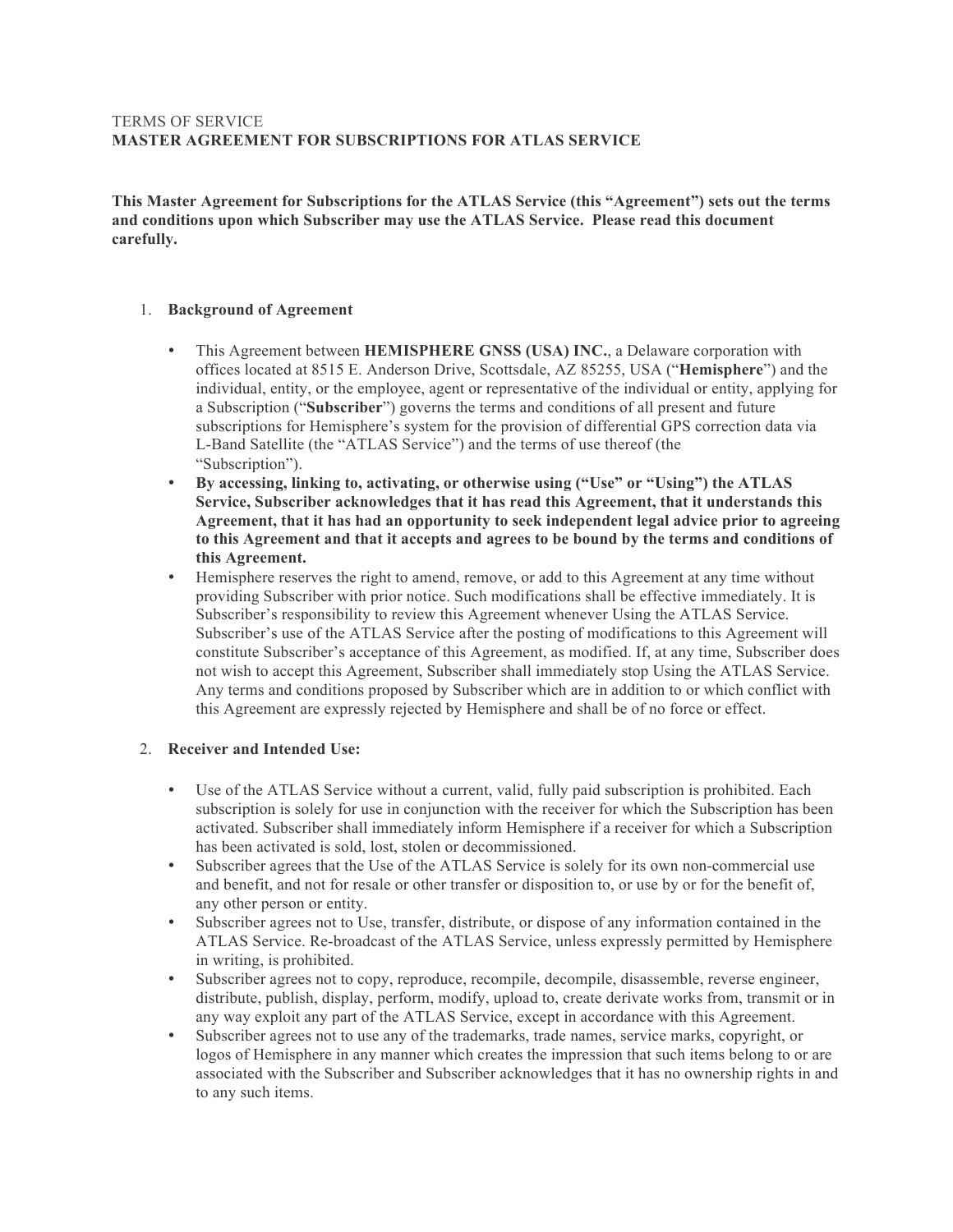- ATLAS Service is not intended for primary navigation and Subscriber shall not use the ATLAS Service for such purpose.
- Hemisphere will use reasonable commercial efforts to ensure that the ATLAS Service is within the published specifications. However, Subscriber acknowledges that interruptions in the service may occur from time to time and therefore the availability of the ATLAS Service is not guaranteed.
- Subscriber acknowledges that the ATLAS Service may be interrupted, or the validity of the data changed, by local conditions such as blockage by trees and buildings or radio interference. Published system accuracies are dependent on the Subscriber's receiver and location.
- Subscriber acknowledges that the ATLAS Service coverage is approximate and it is the Subscriber's responsibility to verify the anticipated performance of the ATLAS Service prior to subscribing.
- Subscriber acknowledges that Hemisphere is not responsible for the operation or failure of operation of the Global Navigation Satellite Systems ("GNSS") satellites or the availability of GNSS satellite signals. The Global Positioning System ("GPS") is operated by the United States Department of Defense, which is solely responsible for the accuracy, daily operation, and maintenance of the satellite constellations.
- Use of the ATLAS Service is at the sole risk of the Subscriber.

# 3. **Transferability:**

• Use of the ATLAS Service is limited to the Subscriber and may not be assigned, transferred or otherwise conveyed without the prior written consent of Hemisphere. Consent to transfer may be provided or withheld at the sole discretion of Hemisphere.

# 4. **Confidential Information and Intellectual Property:**

- Confidential Information: Subscriber acknowledges that any information provided by Hemisphere to the Subscriber under this Agreement and in connection with the ATLAS Service is confidential and shall not be disclosed to a third party (the "Confidential Information"). Confidential Information includes but is not limited to: any data or computer program, or derivation thereof, any business practice information or any information identified by Hemisphere as confidential. Confidential Information does not include information that (i) is in the public domain; (ii) was already known to the Subscriber as evidenced by written documentation; (iii) subsequently becomes public through no fault of the Subscriber; or (v) is disclosed to the Subscriber by a third party without any obligation to hold it in confidence. Subscriber agrees not to disclose any Confidential Information and acknowledges that such disclosure could irreparably harm Hemisphere. The confidentiality obligations under this Section shall continue for a period of three (3) years following the termination of this Agreement.
- Intellectual Property: Subscriber acknowledges that the ATLAS Service contains Intellectual Property Rights held by Hemisphere including, but not limited to: patented and/or patentable inventions, patent applications, discoveries, copyrights, licenses, trademark applications, trade secrets, confidential or proprietary technical and business information, know-how or other data or information, software and databases and all embodiments or fixations thereof and related documentation. Subscriber acknowledges that it acquires absolutely no right or license in or to the ATLAS Service other than the limited right to utilize the ATLAS Service in accordance with this Agreement and TOS.

## **5. Disclaimer of Warranties; Exclusion of Consequential Damages.**

• Subscriber acknowledges that the ATLAS Service provided by Hemisphere is dependent upon services, networks and other facilities provided to Hemisphere by third parties (**"Third Party**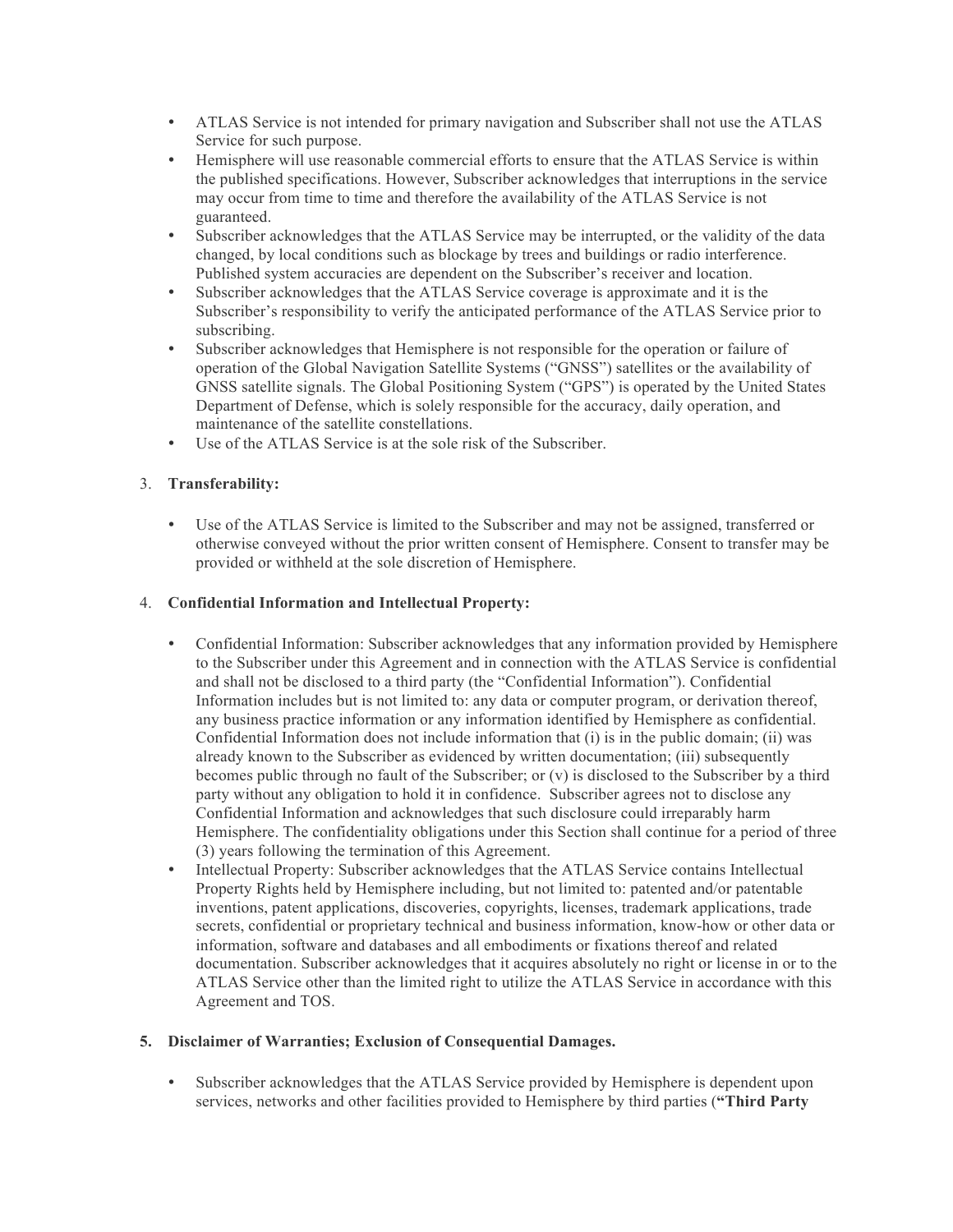**Service Providers"**). Hemisphere shall provide the ATLAS Service on a good faith efforts basis but Hemisphere does not guarantee uninterrupted or error-free ATLAS Service or receipt of data transmitted by satellite or over or through networks of other companies or the Internet, and Hemisphere makes no representations as to coverage or quality of service. SUBSCRIBER acknowledges that failure or interruption of ATLAS Service may occur from time to time for reasons including, but not limited to, placing a receiver in locations that preclude communication with the relevant communication system, environmental conditions, technical limitations, defects or failures, or other causes beyond Hemisphere's control. SUBSCRIBER ACKNOWLEDGES AND AGREES THAT THIRD PARTY SERVICE PROVIDERS AND HEMISPHERE: (i) DISCLAIM ALL WARRANTIES RELATING TO THE ATLAS SERVICE OR ANY PORTIONS THEREOF INCLUDING, BUT NOT LIMITED TO, ANY IMPLIED WARRANTY OR CONDITION OF MERCHANTABILITY OR FITNESS FOR A PARTICULAR PURPOSE, ANY IMPLIED WARRANTY ARISING FROM COURSE OF CONDUCT OR USAGE OF TRADE, OR ANY IMPLIED WARRANTY AS TO THE ACCURACY, AVAILABILITY OR CONTENT OF THE SYSTEMS OR ATLAS SERVICE, AND; (ii) DISCLAIM ALL LIABILITY TO THE SUBSCRIBER, OF ANY NATURE, WHETHER DIRECT, INDIRECT, INCIDENTAL OR CONSEQUENTIAL ARISING OUT OF SUBSCRIBER'S USE OF THE ATLAS SERVICE, AND SUBSCRIBER AGREES THAT SUBSCRIBER SHALL HAVE NO CLAIMS AGAINST ANY THIRD PARTY SERVICE PROVIDERS OR HEMISPHERE OF ANY KIND WITH RESPECT THERETO.

- Limitation of Liability. Notwithstanding anything else in this Agreement to the contrary, in no event shall Hemisphere, its affiliates, officers, directors, employees, agents, licensors and suppliers be liable under any contract, negligence, strict liability or other legal theory for: (i) damages in excess of the fees payable to Hemisphere for the Subscription to the ATLAS Service; (ii) costs of procurement of substitute technology or services by Subscriber; (iii) any special, consequential, incidental or indirect damages (including without limitation loss of profit or data) whether or not such party has been advised of the possibility of such loss, however caused, or (iv) anything beyond its reasonable control. This exclusion includes any liability that may arise out of third-party claims against Subscriber. These limitations shall apply notwithstanding any failure of essential purposes of any limited remedy. Subscriber acknowledges and agrees that the subscription fees for the ATLAS Service reflects the allocation of risk set forth in this Agreement and that Hemisphere would not enter into this Agreement without these limitations on its liability. In addition, this limit of liability for the ATLAS Service is cumulative and not per incident (for instance, the existence of two or more claims will not enlarge this limit).
- Waiver of Consequential and Other Damages. Without limiting the generality of the foregoing, neither the Third Party Service Providers nor Hemisphere shall be liable to Subscriber for any losses or damages of any kind whatsoever arising out of any failure of performance, error, omission, interruption, deletion, defect, damage, delay in transmission, communication line failure, theft or destruction or unauthorized access to, alteration of or use of the records associated with the ATLAS Service or such portion thereof provided by Third Party Service Providers, whether for breach of contract, tortious behavior, negligence or under any other cause of action. IN NO EVENT SHALL THIRD PARTY SERVICE PROVIDERS OR HEMISPHERE HAVE ANY OBLIGATION OR LIABILITY TO SUBSCRIBER UNDER THIS AGREEMENT FOR THE LOSS OF USE, REVENUE, PROFIT, BUSINESS OPPORTUNITIES OR ANY OTHER INDIRECT, INCIDENTAL OR CONSEQUENTIAL DAMAGES.

#### 6. **Indemnification**

Subscriber agrees to indemnify and hold Hemisphere harmless from and against any and all claims, demands, damages, losses, liabilities, costs or expenses (including without limitation reasonable lawyer's fees) arising from or incurred in connection with Subscriber's actions in violation of any or all terms of this Agreement.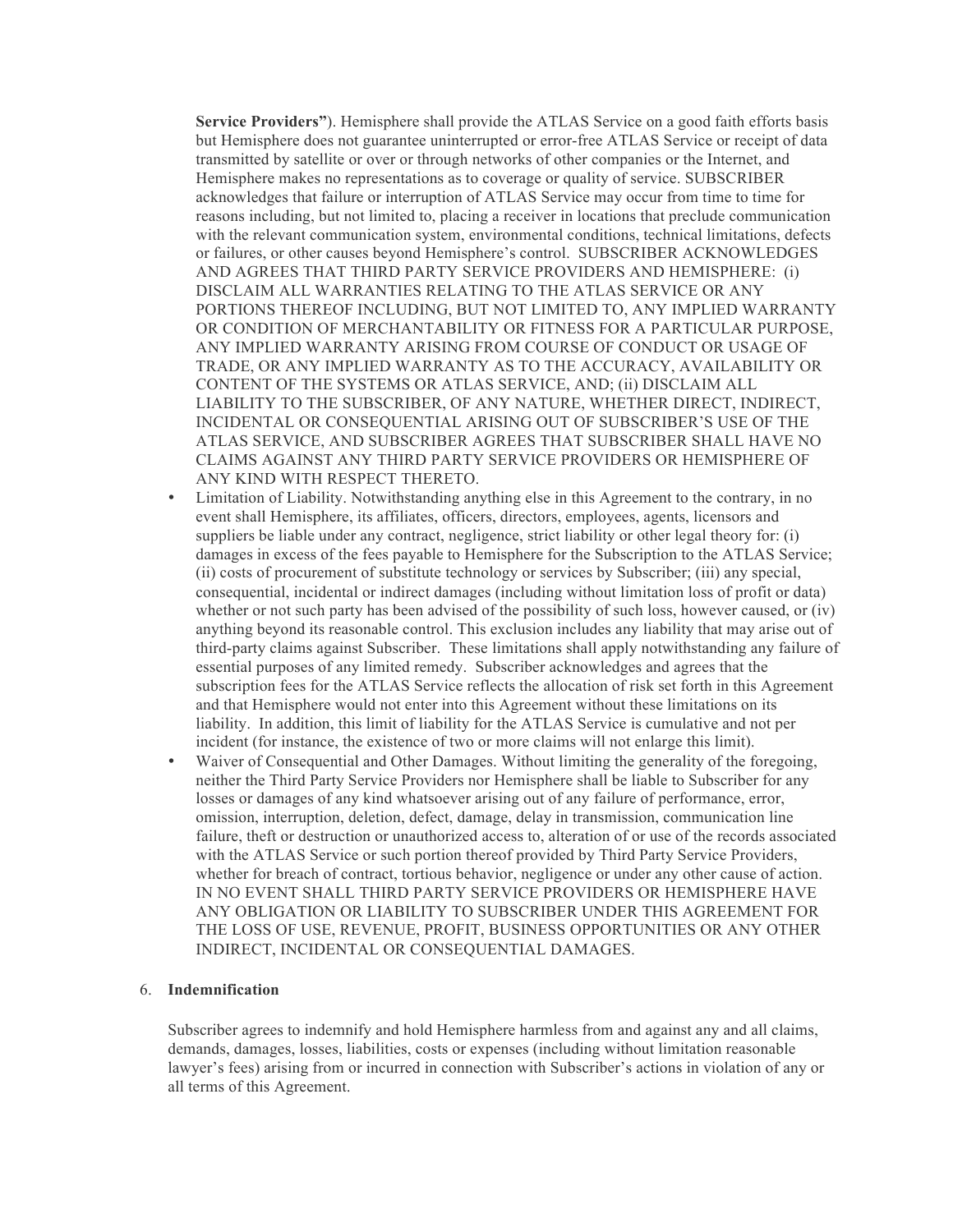## 7. **Termination**.

- Subscriber may terminate this Agreement at any time by discontinuing use of the ATLAS Service.
- Hemisphere reserves the right to discontinue, cancel, refuse or terminate the ATLAS Service without prior notice if Hemisphere reasonably determines that Subscriber is in breach of this Agreement. Hemisphere shall not be liable to Subscriber or any third party for the termination or suspension of the ATLAS Service.

### 8. **Effect of Termination or Expiration**.

Termination or expiration of this Agreement shall not affect any of the parties' rights or obligations that are intended by the parties to survive such termination or expiration, including but not limited to Sections 4 and 5.

### 9. **Miscellaneous**.

- Other Forms: Hemisphere and Subscriber agree that use of preprinted forms, such as credit applications or agreements, purchase orders, acknowledgments, invoices or similar documents, is for convenience only and all terms and conditions stated therein, except for the information permitted by this Agreement, are void and of no effect. This Agreement contains the entire understanding of the parties with respect to the subject matter contained herein and is in addition to and not in lieu of any other written agreement(s) applicable to the Subscription for the ATLAS Service from Hemisphere to Subscriber.
- Notices and Other Communications. All notices which shall be given by either party under the terms of this Agreement shall be in writing and shall be hand delivered, sent by facsimile transmission, electronic mail, or sent by registered mail (return receipt requested), addressed to the Contact person (as such may change from time to time) as was most recently provided by each party. All such notices shall be deemed given upon receipt, but in no case, later than three (3) business days after mailing for notices sent via registered mail.
- No Waiver of Rights. No delay or omission by Hemisphere to exercise any right or power under this Agreement shall impair any such right or power or be construed as a waiver.
- Governing Law. THIS AGREEMENT AND ALL AMENDMENTS THERETO SHALL BE GOVERNED BY THE LAWS OF THE STATE OF ARIZONA, USA. Further, both parties agree that any claim or cause of action arising hereunder shall be brought in the courts located in Arizona and that both parties will submit to the personal jurisdiction of such courts.
- Headings. The headings used in this Agreement are for convenience only and shall have no legal effect.
- Gender and Number. Whenever the context requires, the gender of all words used herein shall include the masculine, the feminine and neuter, and the number of all words shall include the singular and plural. Also, the term "include" and similar terms (e.g., includes, including, e.g., for example) when used as part of a phrase including one or more specific items, are used by way of example and not of limitation.
- Partial Invalidity. If any part, term, or provision of this Agreement is held illegal, unenforceable, or in conflict with any applicable and enforceable law, the validity of the remaining portions or provisions of this Agreement shall not be affected.
- Force Majeure. Hemisphere shall not be deemed in default of this Agreement to the extent the performance of its obligations or attempts to cure any breach are delayed or prevented by reason of any act of God, fire, natural disaster, act of government, scarcity of raw materials, or any other cause beyond the reasonable control of Hemisphere.
- Entire Agreement. The TOS constitutes the entire agreement between the Subscriber and Hemisphere and governs the use of the ATLAS Service by the Subscriber.